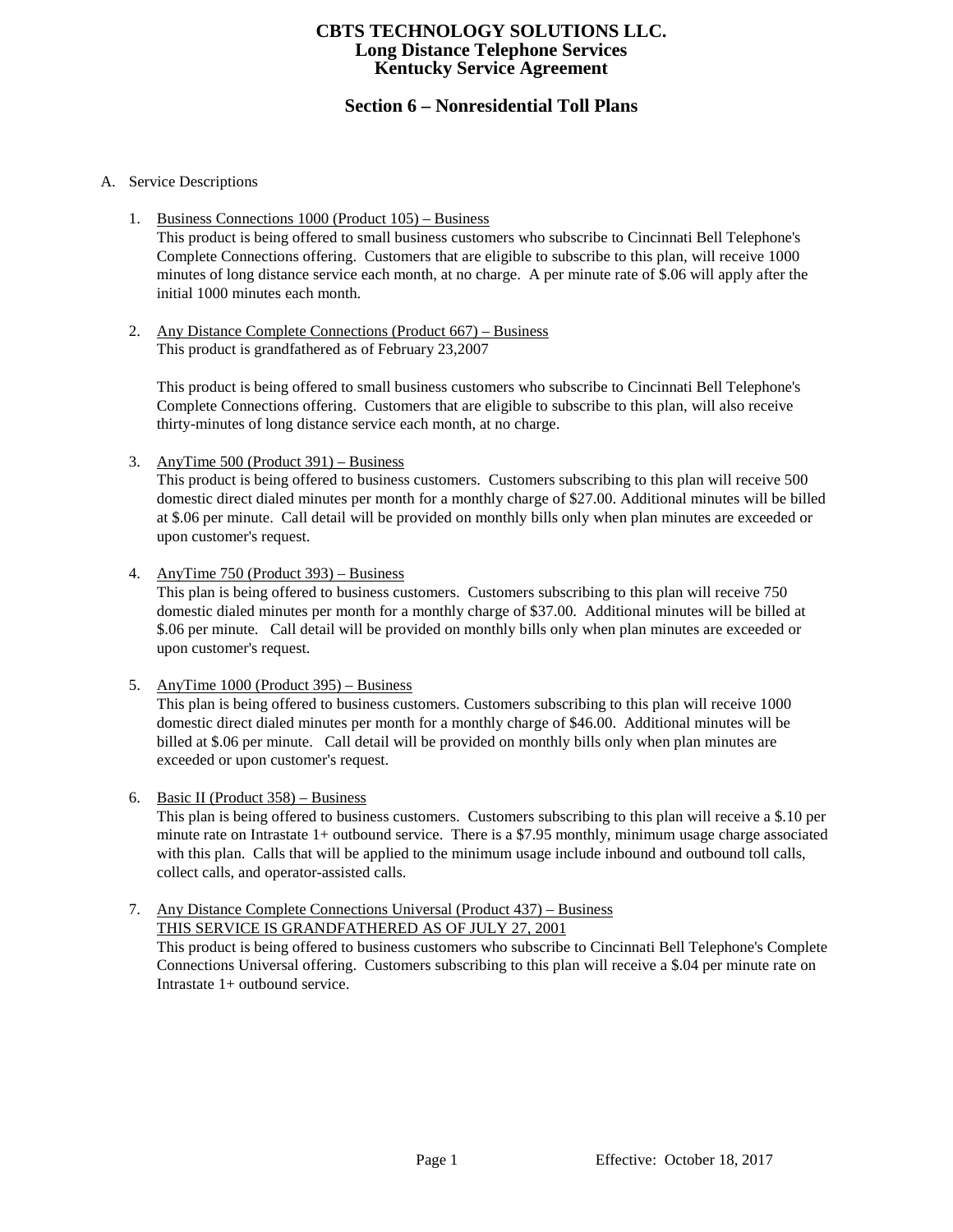# **Section 6 – Nonresidential Toll Plans**

8. AnyTime 100 (Product 593) – Business

This plan is being offered to business customers. Customers subscribing to this plan will receive 100 domestic direct dialed minutes per month for a monthly charge of \$13.00. Additional minutes will be billed at \$.07 per minute. Call detail will be provided on monthly bills only when plan minutes are exceeded or upon customer's request.

9. AnyTime 4000 (Product 475) – Business

This plan is being offered to business customers. Customers who enroll in this plan will receive 4000 domestic direct dialed minutes per month for a monthly fee of \$155.00. Additional minutes will be billed at \$.06 per minute. Charges are calculated on a per call basis and rounded up to the nearest penny. Call detail will be provided on monthly bills only when plan minutes are exceeded or upon customer's request.

10. AnyTime 375 (Product 948) - Business

This plan is being offered to business customers. Customers who enroll in this plan will receive 375 domestic direct dialed minutes per month for a monthly fee of \$21.00. Additional minutes will be billed at \$.07 per minute. Call detail will be provided on monthly bills only when plan minutes are exceeded or upon customer's request.

11. Any Distance Centrex Complete Connections (Product 852) – Business

This plan is being offered to business customers who subscribe to Cincinnati Bell Telephone's Centrex Complete Connections Offer. Customers subscribing to this plan will receive a \$.04 per minute rate on all Intrastate 1+ outbound and 8XX Inbound Service.

## 12. Any Distance 5 (Product 338) – Business

This plan is being offered to business customers. Customers who enroll in this plan will receive a rate of .05/minute for intrastate outbound toll calls and 8XX inbound calls.

#### 13. Custom Connections 200 (Product 25) - Business

This plan is being offered to business customers. Customers who enroll in this plan will receive 200 outbound, domestic long distance minutes per month, for a monthly charge of \$8.00. Additional minutes will be rated at \$.06 per minute. These customers will also have the opportunity to add additional minutes for additional monthly charges as detailed in the rates and charges paragraph of this Service Agreement. Charges associated with 8XX numbers for this plan are also detailed in the rates and charges paragraph of this Service Agreement. Call detail will be provided on monthly bills only when plan minutes are exceeded or upon customer's request.

## 14. Bundled AnyTime 100 (Product 078) – Business

This plan is being offered to business customers. Customers subscribing to this plan will receive 100 domestic direct dialed minutes per month for a monthly charge of \$5.00. Additional minutes will be billed at \$.07 per minute. Call detail will be provided on monthly bills only when plan minutes are exceeded or upon customer's request.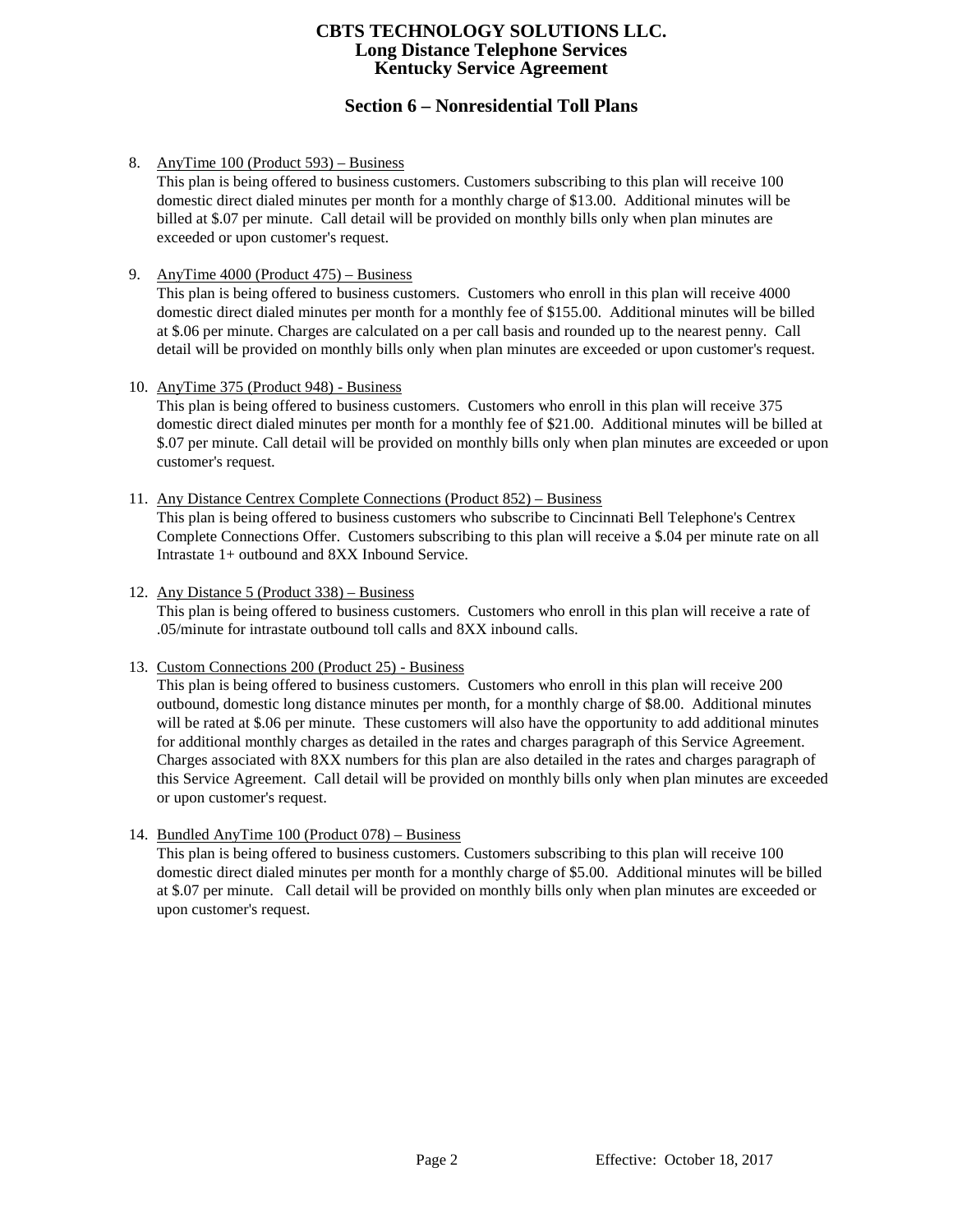## **Section 6 – Nonresidential Toll Plans**

## 15. Custom Connections Unlimited (Product 068) – Business

This plan is being offered to business customers who subscribe to a Cincinnati Bell Complete Connections Service and reside in the Dayton Service Rate Area. For a monthly service fee of \$20, this plan provides unlimited outgoing, domestic, long distance service. This toll plan will only be sold on a per line basis. A per minute rate will apply to 8XX numbers associated with this plan. Subscribers may not resell or redistribute this plan, or any portion thereof, or otherwise charge others to use this plan, or any portion thereof. This plan may not be used for telemarketing, call center services, medical transcription, or facsimile broadcasting. The Carrier reserves the right to disconnect upon notice as required by applicable law any prohibited transmissions or uses and to terminate this plan in the event of a violation of the foregoing use restrictions or in the event of an excessive number of calls during a fixed period, heavy usage concentrated over consecutive dates, or usage that may be defined to be non-qualified business use as previously stated. The carrier reserves the right to suspend or terminate this plan for a single violation of the terms of use.

## 16. Any Distance 4000 (Product 523) – Business

This plan is being offered to business customers who purchase CBT local service and are located in the Dayton lata. Customers who enroll in this plan will receive 4000 domestic direct dialed minutes per month for a monthly service fee. Additional minutes will be billed at \$.0375 per minute. Charges are calculated on a per call basis and rounded up to the nearest penny. This plan also provides 8XX number service.

#### 17. Any Distance 2500 (Product 608) – Business

This plan is being offered to business customers located in the Dayton Lata. The plan provides 2500 domestic direct dialed minutes per month for a monthly service fee of \$90. Additional minutes will be billed at \$.036. Call detail will be provided on monthly bills only when plan minutes are exceeded or upon customer's request.

#### 18. Any Time 2500 (Product 609) – Business

This plan is being offered to business customers who purchase a Total Access bundle from Cincinnati Bell Telephone. The plan provides 2500 domestic direct dialed minutes per month for monthly service fee of \$100. Additional minutes will be billed at \$.045. Call detail will be provided on monthly bills only when plan minutes are exceeded or upon customer's request.

#### 19. Switched Voice Contracts – Business

This plan offers business customers outbound, switched long distance rates that are based on specific contract terms and monthly minimum commitments. For billing purposes, calls associated with this plan are rounded up to the nearest cent. The monthly call detail associated with this plan is provided to the customer via a website.

Beginning with the first month after the service activation date, the customer's usage will be measured to see if the minimum commitment has been met. If the customer's usage is less than the minimum commitment, the customer will pay to CBAD the difference between the minimum commitment and the actual usage. The following charges are not included when calculating the minimum commitment: nonrecurring charges, feature charges, taxes, fees and other surcharges.

In the event of early termination of the contracted service, the subscriber shall pay CBAD a lump sum consisting of the following charges: all unpaid charges for service previously rendered; fifty percent (50%) of the minimum monthly commitment and monthly recurring charges multiplied by the number of months remaining in the term;

Upon completion of the term payment plan the customer may renew their contract at the current rates found in this Service Agreement. If the customer does not renew their contract and does not elect to discontinue service, CBAD will furnish service to the customer on a month-to-month basis at the 1-year rates associated with a \$100 monthly minimum commitment.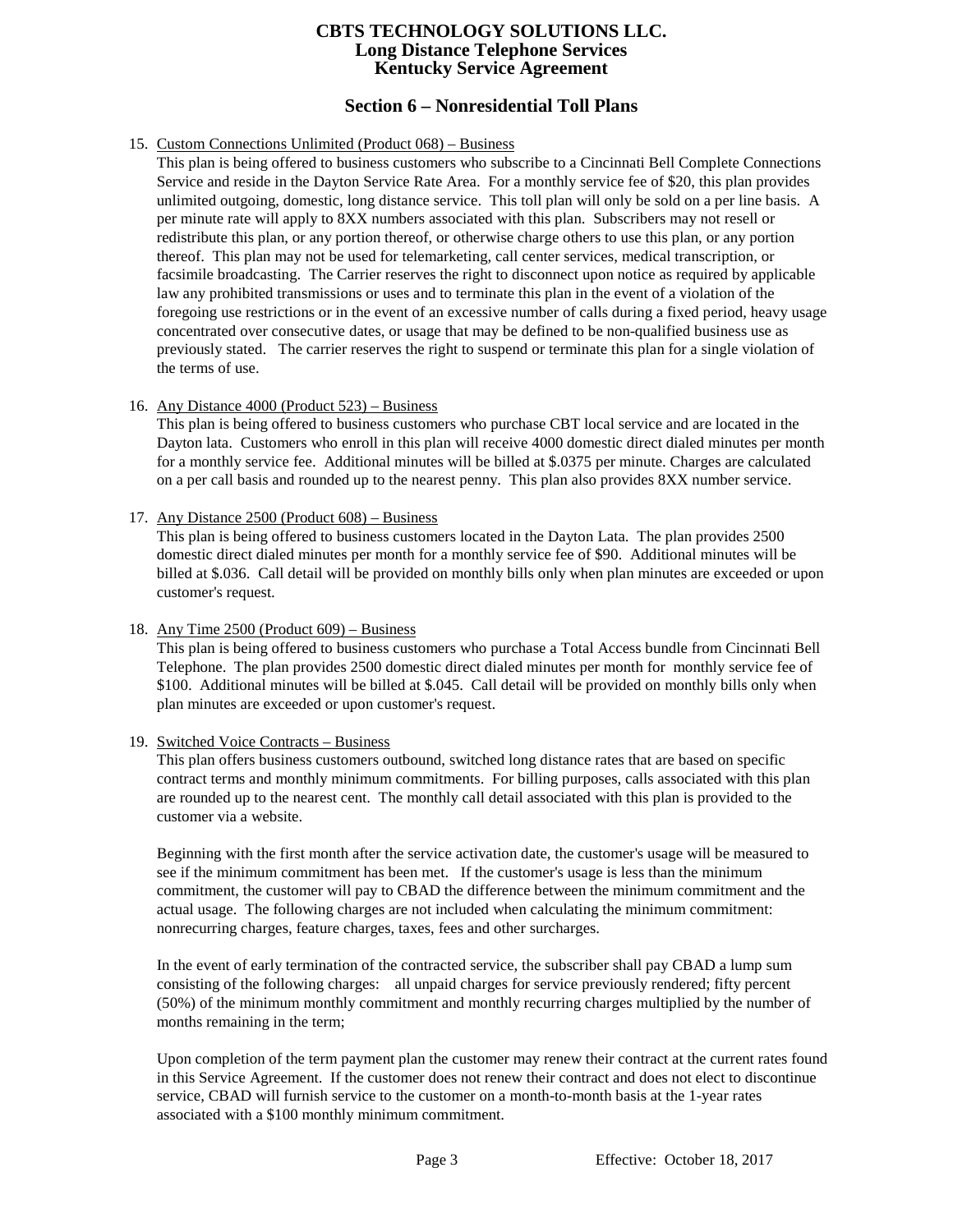# **Section 6 – Nonresidential Toll Plans**

#### 20. Business Connections Unlimited (Products 155, 156, 157, 190, 191, 192) – Business

This plan is being offered to business customers who subscribe to Cincinnati Bell Telephone Business Connections on a 12, 24 or 36-month contract basis. If the customer terminates the contract prior to the expiration of the contract they will be responsible for an early termination fee charge equal to all remaining amounts due or to become due, including but not limited to all monthly charges for which Customer would have been responsible if the Customer had not terminated prior to the end of the contract term.

For a monthly service fee, this plan provides unlimited outgoing, domestic, long distance service. This toll plan will only be sold on a per line basis and will be limited to three per customer, per location. This plan may not be used in conjunction with and strictly prohibits the following: auto dialers, predictive dialers or other devices that generate automated outbound calls; other long distance Internet and/or Intranet access; call center applications including but not limited to PBX trunks; ground start line or trunks: ISDN service: Broadcast FAX; medical transcription; foreign exchange services; remote call forwarding; public telephone service; public access smart-pay phones; analog to digital conversion digital PBX service: WATS service; any type of automatic call distribution system; the functional equivalent of any such system listed above; shared amongst group or multi-housing (including but not limited to housing associated with educational institutions or military barracks); multi-party conference calls (except those calls placed by using the threeway calling service); calls to chat lines: 900, 976, 700 numbers; other calls to access information services; directory assistance; or toll free calling services. If CBAD determines the Customer is violating any of the above restrictions, the Customer shall forfeit eligibility for the rates under this plan and will be moved to the CBAD casual call plan at \$.20 per minute.

#### 21. Product 527 Plan (Business)

This plan is for business customers who have discontinued their local telephone service with Cincinnati Bell, established local telephone service with another company and now wish to return to Cincinnati Bell or who have received a competitive offer from another telephone company. To be eligible for this plan customers are required to sign a 12, 24 or 36-month contract and subscribe to Cincinnati Bell local services. This plan offers 1000 domestic direct dialed minutes per month at no additional charge, for the life of the contract. At the expiration of the contract the customer will receive the Anytime 1000 Plan.

#### 22. Product 528 Plan (Business)

This plan is for business customers who have discontinued their local telephone service with Cincinnati Bell, established local telephone service with another company and now wish to return to Cincinnati Bell or who have received a competitive offer from another telephone company. To be eligible for this plan customers are required to sign a 12, 24 or 36-month contract and subscribe to Cincinnati Bell local services.

This plan offers 2500 domestic direct dialed minutes per month at no additional charge, for the life of the contract. At the expiration of the contract the customer will receive the Anytime 2500 Plan.

#### 23. Product 529 Plan (Business)

This plan is for business customers who have discontinued their local telephone service with Cincinnati Bell, established local telephone service with another company and now wish to return to Cincinnati Bell or who have received a competitive offer from another telephone company. To be eligible for this plan customers are required to sign a 12, 24 or 36-month contract and subscribe to Cincinnati Bell local services.

This plan offers 5000 domestic direct dialed minutes per month at no additional charge, for the life of the contract. At the expiration of the contract the customer will receive the Anytime 4000 Plan.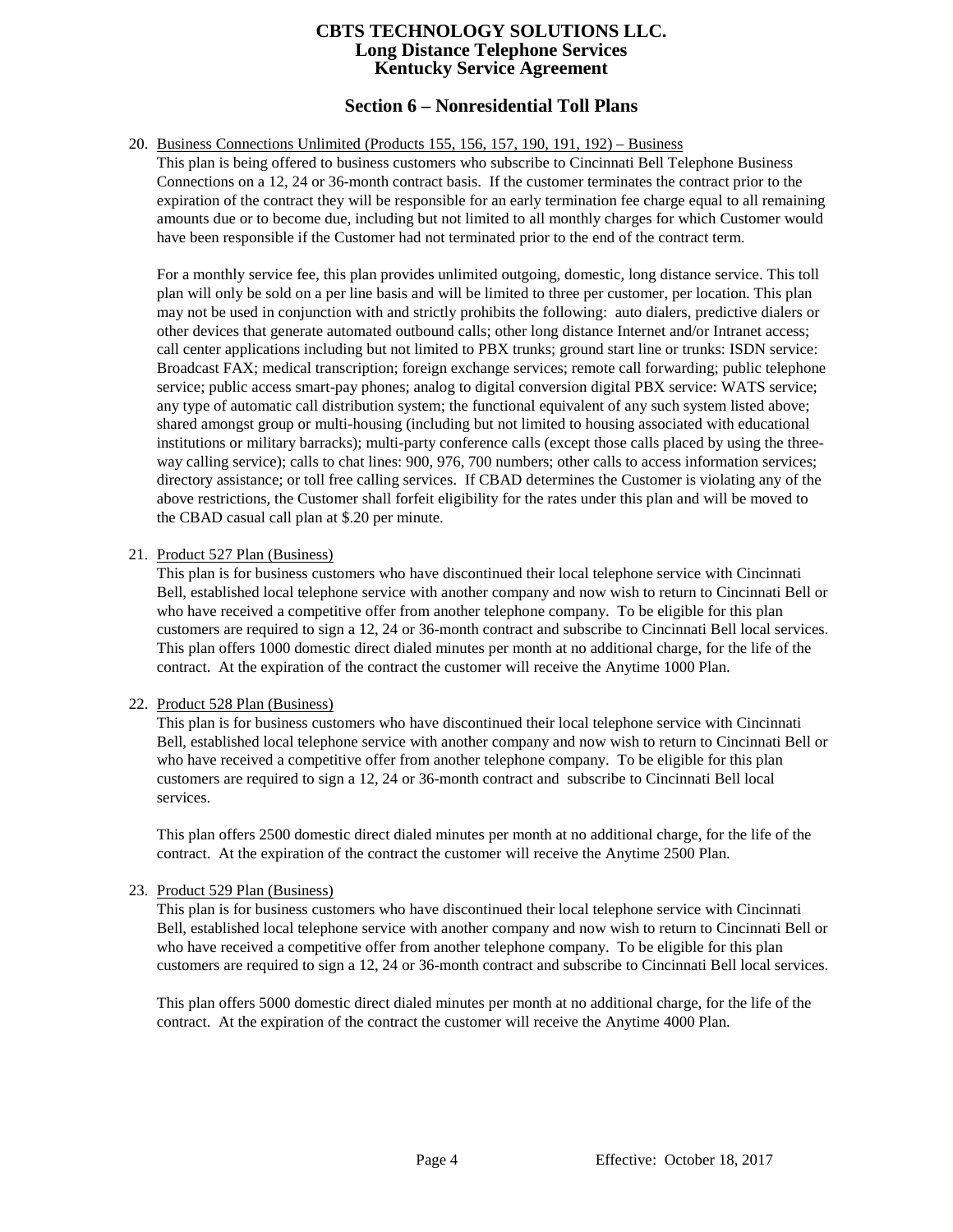# **Section 6 – Nonresidential Toll Plans**

## 24. Product 540 Plan (Business)

This plan is for business customers who have discontinued their local telephone service with Cincinnati Bell, established local telephone service with another company and now wish to return to Cincinnati Bell or who have received a competitive offer from another telephone company. To be eligible for this plan customers are required to sign a 12, 24 or 36-month contract and subscribe to Cincinnati Bell local services.

This plan offers 10,000 domestic direct dialed minutes per month at no additional charge, for the life of the contract. At the expiration of the contract the customer will receive the Anytime 4000 Plan.

#### 25. Product 541 Plan (Business)

This plan is for business customers who have discontinued their local telephone service with Cincinnati Bell, established local telephone service with another company and now wish to return to Cincinnati Bell or who have received a competitive offer from another telephone company. To be eligible for this plan customers are required to sign a 12, 24 or 36-month contract and subscribe to Cincinnati Bell local services.

This plan offers 15,000 domestic direct dialed minutes per month at no additional charge, for the life of the contract. At the expiration of the contract the customer will receive the Anytime 4000 Plan.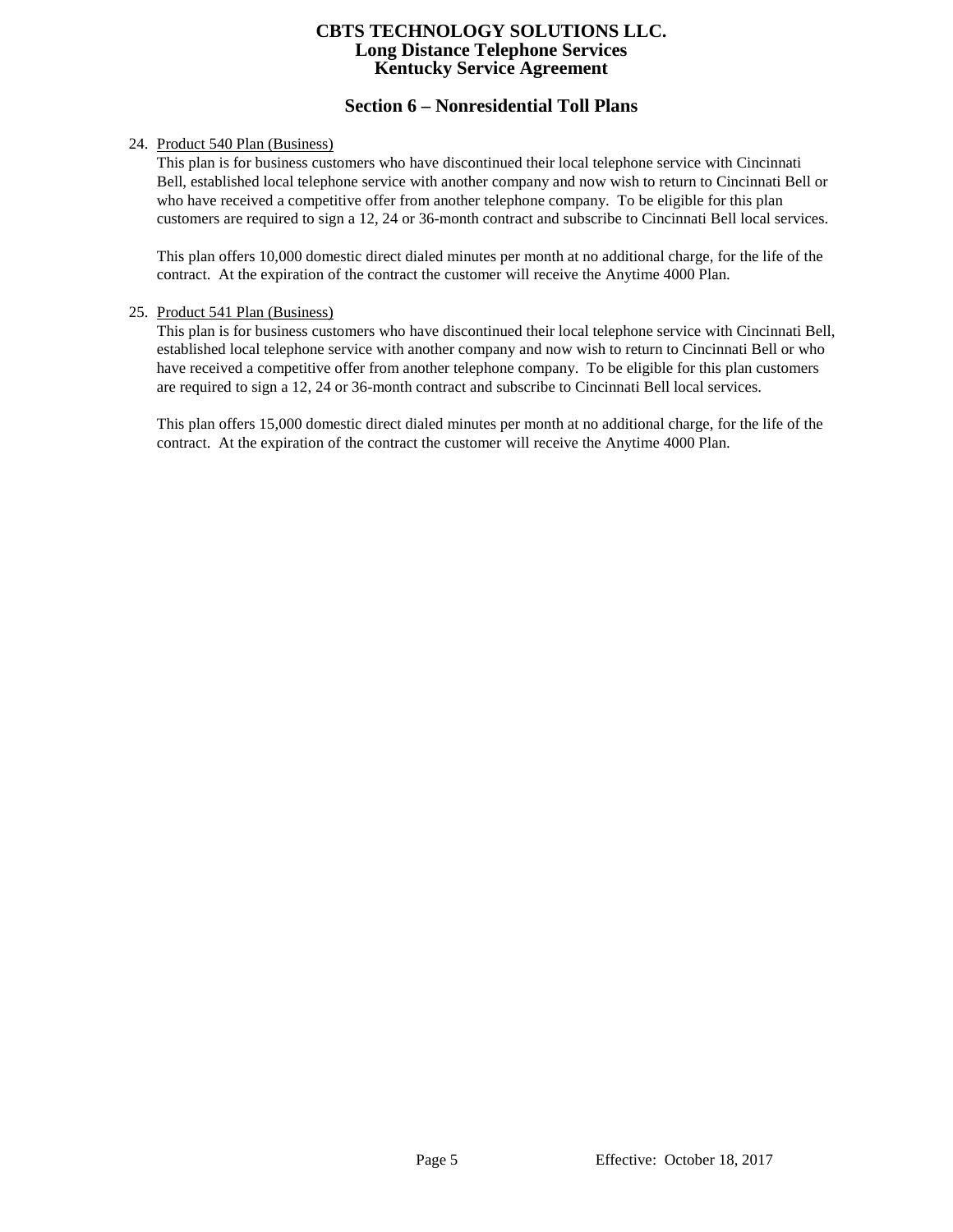# **Section 6 – Nonresidential Toll Plans**

## B. Rates and Charges

1. Business Connections 1000 (Product 105) – Business

|                          | Rates Per Minute |
|--------------------------|------------------|
| Intrastate $1+$ Outbound | \$0.06           |
| 8XX Inbound              | 0.06             |

Per minute charges will be calculated after the first 1000 minutes of calls, each month.

2. Any Distance Complete Connections (Product 667) – Business This product is grandfathered as of February 23,2007

|                                                              | Rates Per Minute |
|--------------------------------------------------------------|------------------|
| Intrastate $1+$ Outbound                                     | \$0.08           |
| 8XX Inbound                                                  | 0.08             |
| Includes one 8XX number, additional numbers \$7.50 per month |                  |

Per minute charges will be calculated after the first 30 minutes of calls, each month.

3. AnyTime 500 (Product 391) – Business Rates Per Minute Intrastate 1+ Outbound \$0.06 8XX Inbound 0.06 Monthly Charge: \$27.00 8XX Number Monthly Charge, each initial and additional number: \$7.50

Per minute charges will not apply to the first 500 domestic direct dialed minutes, per month. Per minute charges will be calculated for calls over 500 minutes each month.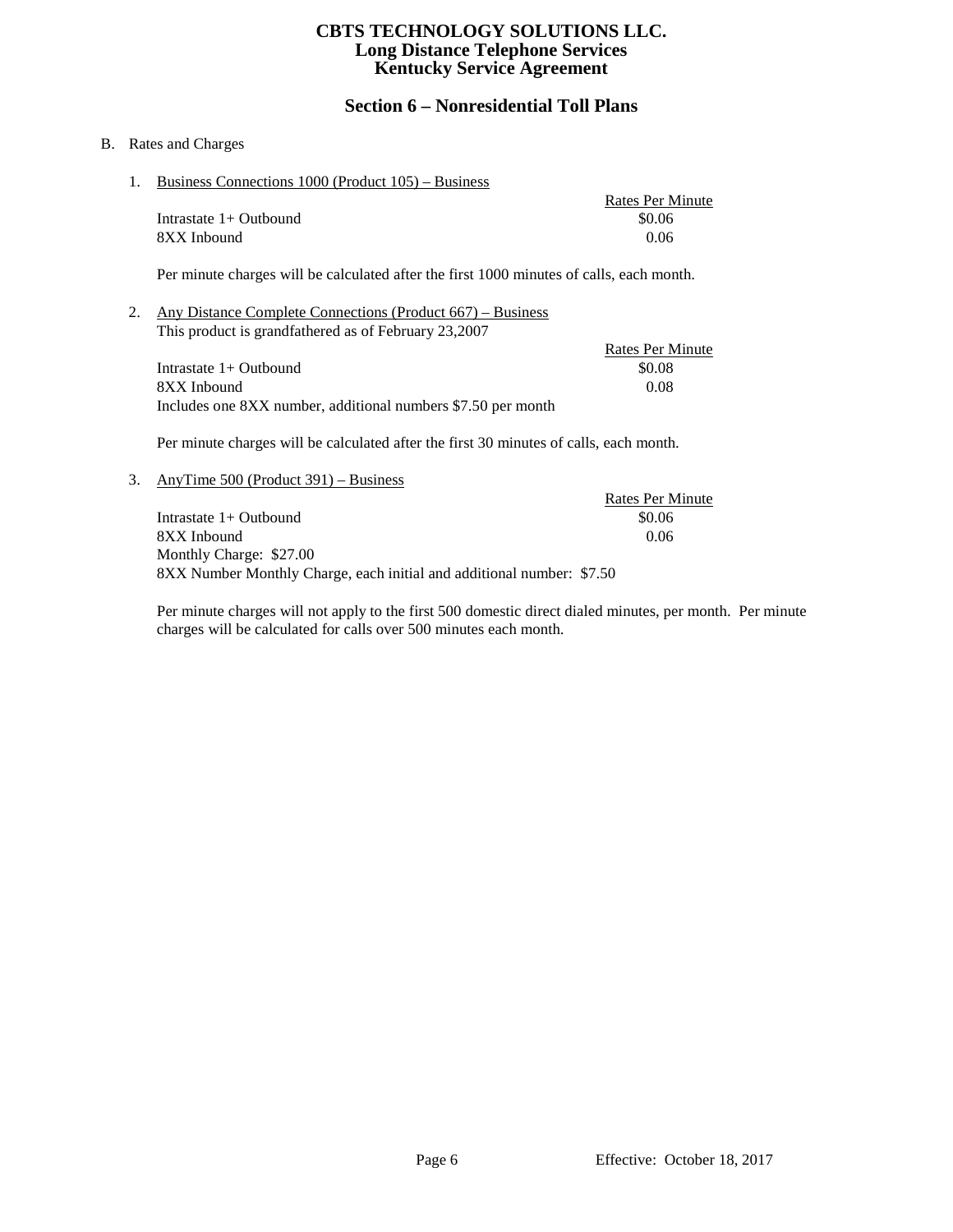# **Section 6 – Nonresidential Toll Plans**

#### 4. AnyTime 750 (Product 393) – Business

Rates Per Minute Intrastate 1+ Outbound \$0.06 8XX Inbound 0.06 Monthly Charge: \$37.00 8XX Number Monthly Charge, each initial and additional number: \$7.50

Per minute charges will not apply to the first 750 domestic direct dialed minutes, per month. Per minute charges will be calculated for calls over 750 minutes each month.

#### 5. AnyTime 1000 (Product 395) – Business

Rates Per Minute<br>\$0.06 Intrastate  $1+$  Outbound 8XX Inbound 0.06 Monthly Charge: \$46.00 8XX Number Monthly Charge, each initial and additional number: \$7.50

Per minute charges will not apply to the first 1000 domestic direct dialed minutes, per month. Per minute charges will be calculated for calls over 1000 minutes each month.

#### 6. Basic II (Product 358) – Business

|                                                                       | <b>Rates Per Minute</b> |
|-----------------------------------------------------------------------|-------------------------|
| Intrastate $1+$ Outbound                                              | \$0.10                  |
| 8XX Inbound                                                           | 0.15                    |
| 8XX Number Monthly Charge, each initial and additional number: \$7.50 |                         |
| Monthly minimum usage charge: \$7.95                                  |                         |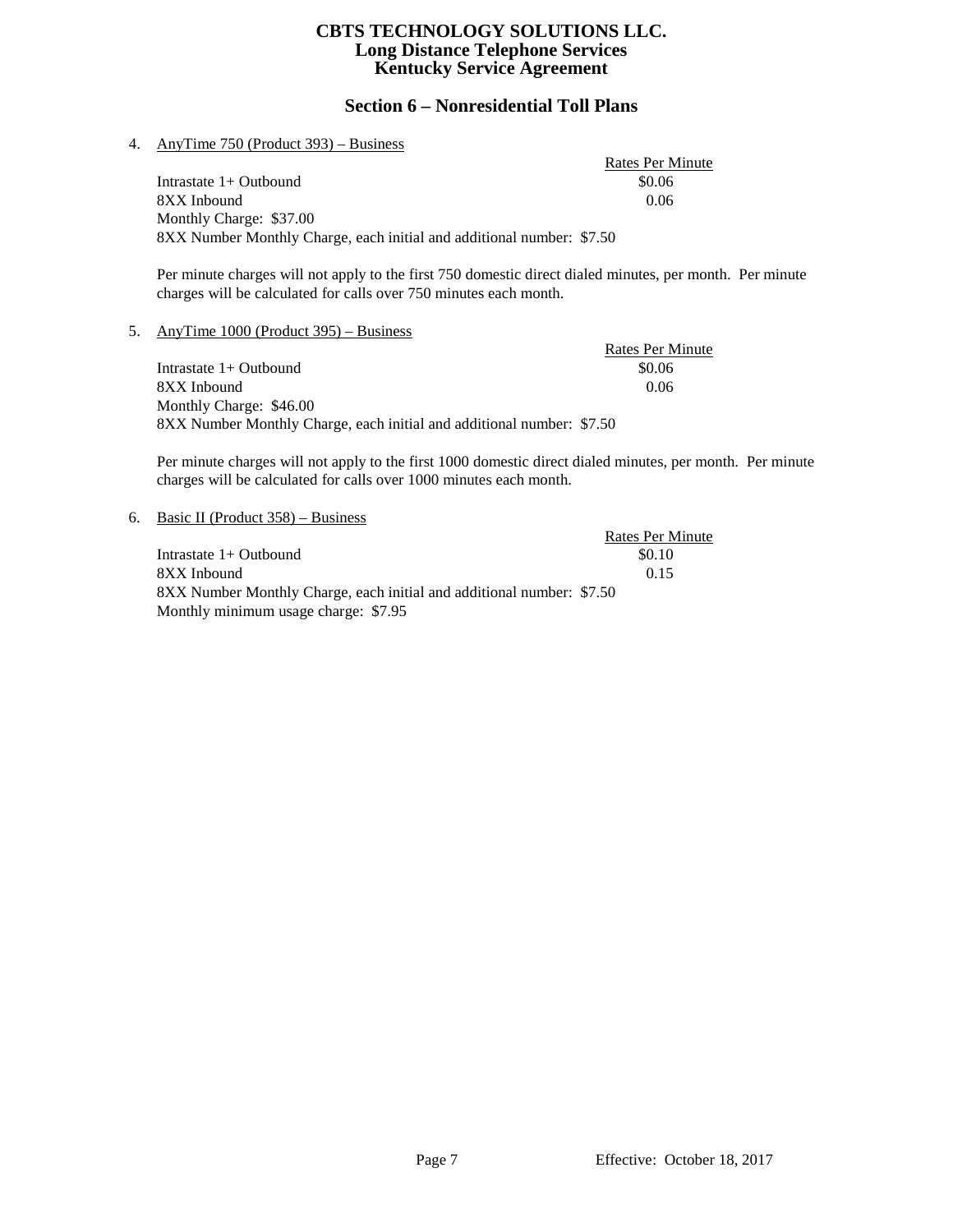# **Section 6 – Nonresidential Toll Plans**

| 7. | Any Distance Complete Connections Universal (Product 437) – Business  |                         |
|----|-----------------------------------------------------------------------|-------------------------|
|    | THIS SERVICE IS GRANDFATHERED AS OF JULY 27, 2001                     |                         |
|    |                                                                       | Rates Per Minute        |
|    | Intrastate $1+$ Outhound                                              | \$0.04                  |
|    | 8XX Inbound                                                           | 0.04                    |
|    |                                                                       |                         |
| 8. | AnyTime $100$ (Product 593) – Business                                |                         |
|    |                                                                       | <b>Rates Per Minute</b> |
|    | Intrastate 1+ Outbound                                                | \$0.07                  |
|    | 8XX Inbound                                                           | 0.07                    |
|    | Monthly Charge: \$13.00                                               |                         |
|    | 8XX Number Monthly Charge, each initial and additional number: \$7.50 |                         |
|    |                                                                       |                         |
|    | Per minute charge will apply to calls after the first 100 minutes.    |                         |
|    |                                                                       |                         |
| 9. | AnyTime $4000$ (Product $475$ ) – Business                            |                         |
|    |                                                                       | <b>Rates Per Minute</b> |
|    | Intrastate 1+ Outbound                                                | \$0.06                  |
|    | 8XX Inbound                                                           | 0.06                    |
|    | Monthly Charge: \$155.00                                              |                         |
|    | 8XX Number Monthly Charge, each initial and additional number: \$7.50 |                         |

Per minute charge will apply to calls after the first 4000 minutes. Charges are calculated on a per call basis and rounded up to the nearest penny.

10. AnyTime 375 (Product 948) – Business

|                                                                       | <b>Rates Per Minute</b> |
|-----------------------------------------------------------------------|-------------------------|
| Intrastate $1+$ Outbound                                              | \$0.07                  |
| 8XX Inbound                                                           | 0.07                    |
| Monthly Charge: \$21.00                                               |                         |
| 8XX Number Monthly Charge, each initial and additional number: \$7.50 |                         |
| Per minute charge will apply to calls after the first 375 minutes.    |                         |

#### 11. Any Distance Centrex Complete Connections (Product 852) – Business

|                                                                       | Rates Per Minute |
|-----------------------------------------------------------------------|------------------|
| Intrastate $1+$ Outbound                                              | \$0.04           |
| 8XX Inbound                                                           | 0.04             |
| 8XX Number Monthly Charge, each initial and additional number: \$7.50 |                  |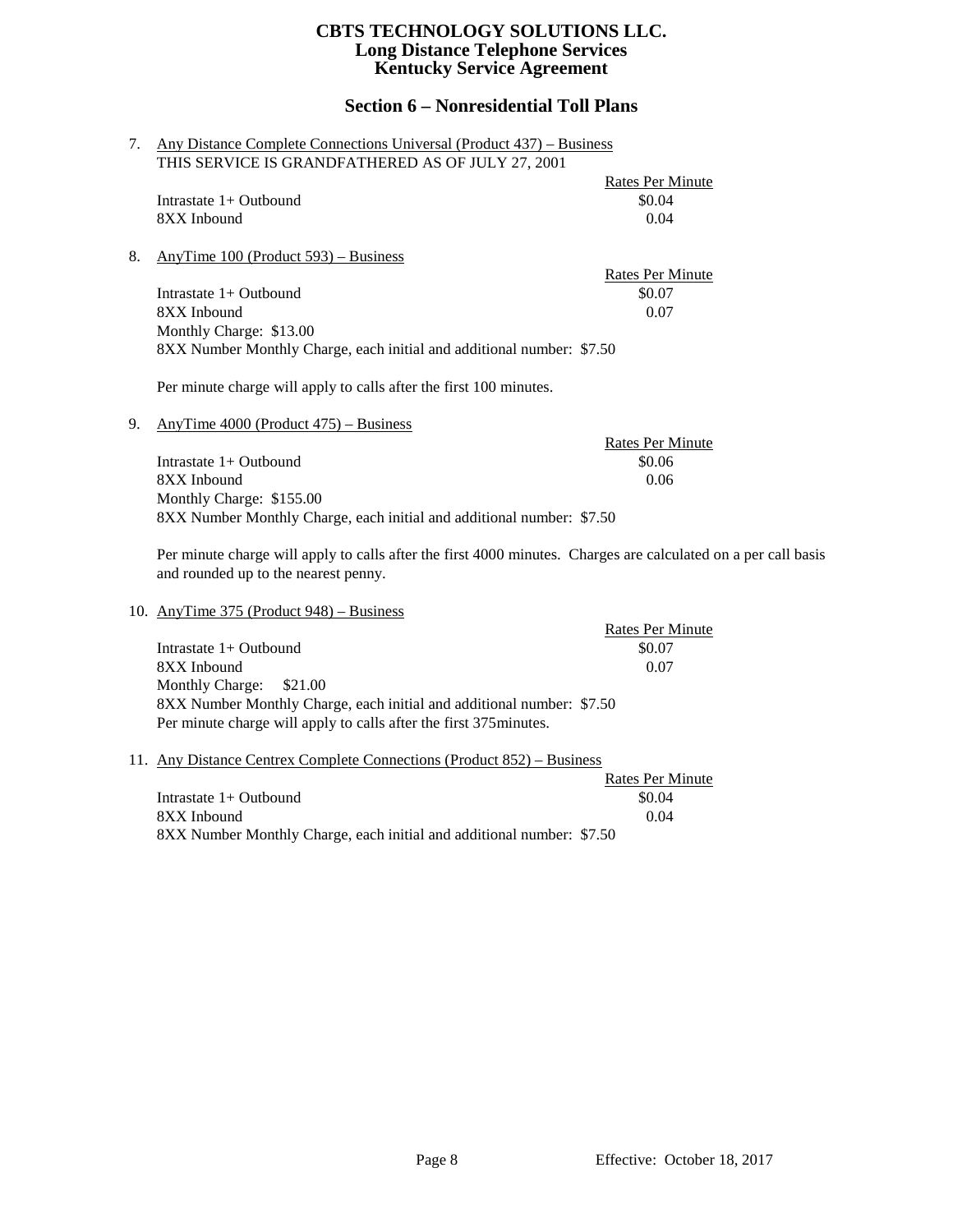# **Section 6 – Nonresidential Toll Plans**

## 12. Any Distance 5 (Product 338) – Business

| Distance $5$ (Product $338$ ) – Business                              |                  |
|-----------------------------------------------------------------------|------------------|
|                                                                       | Rates Per Minute |
| Intrastate 1+ Outbound/8XX Inbound                                    | \$0.05           |
| 8XX Inbound                                                           | 0.05             |
| 8XX Number Monthly Charge, each initial and additional number: \$7.50 |                  |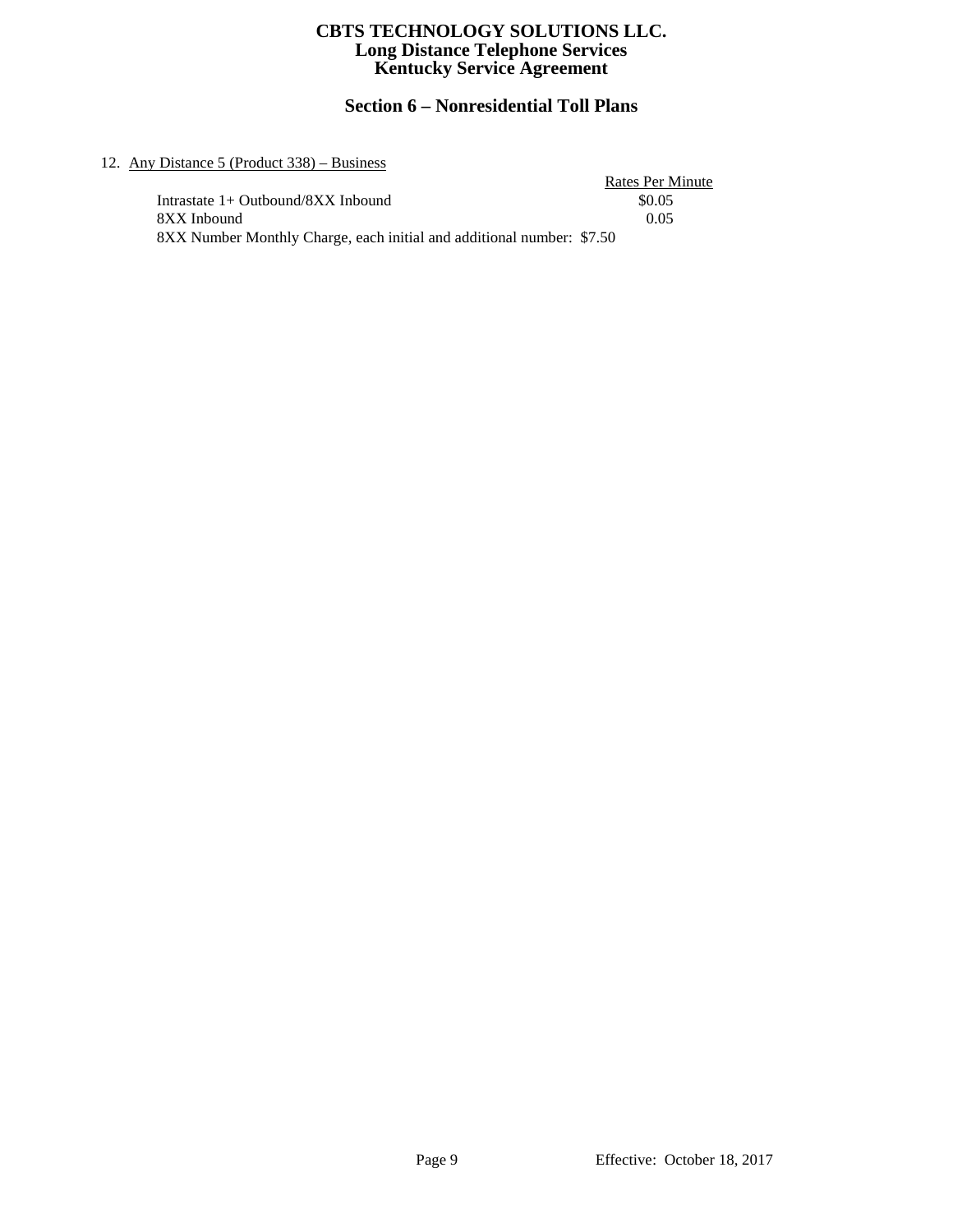# **Section 6 – Nonresidential Toll Plans**

## 13. Custom Connections 200 (Product 25) – Business

Rates Per Minute Intrastate 1+ Outbound \$0.06 8XX Inbound 0.06 Monthly Charge: \$8.00 8XX Number Monthly Charge, each initial and additional number: \$7.50

Per minute charge will apply to calls after the first 200 domestic direct dialed outbound minutes each month.

| <b>Additional Monthly Charge</b> |
|----------------------------------|
| \$10.00                          |
| 15.00                            |
| 25.00                            |
| 35.00                            |
| 120.00                           |
| 200.00                           |
|                                  |

#### 14. AnyTime 100 (Product 078) – Business

8XX Inbound 0.07 Monthly Charge: \$5.00 8XX Number Monthly Charge, each initial and additional number: \$7.50

15. Unlimited (Product 068) – Business

Rates Per Minute 8XX Inbound 0.15 Monthly Charge: \$20.00 8XX Number Monthly Charge, each initial and additional number: \$7.50

Note: This plan will only be sold on a per line basis.

Rates Per Minute